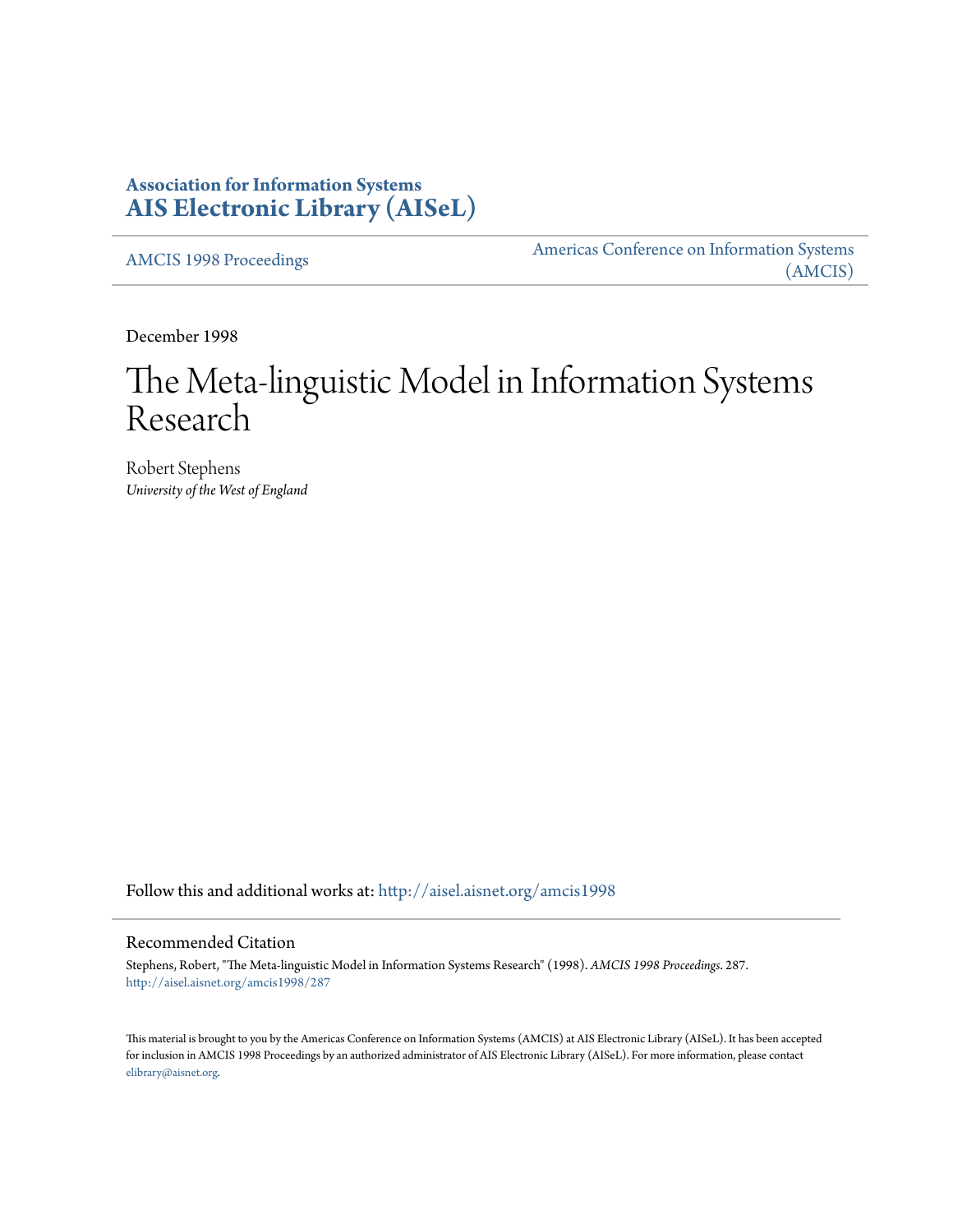### **The Meta-linguistic Model in Information Systems Research**

**Robert Stephens** University of the West of England

#### **Abstract**

*In this paper a meta-linguistic model in information systems research is identified, and some of its shortcomings with respect to actual language situations reviewed. It is argued that a representational commitment implicit in the model is a barrier to understanding the nature of the language/action context or of organizational work, and that more viable approaches require a responsive or reflexive model of language.*

#### **Introduction**

For many years scholars have adopted philosophical positions to examine information systems practices and recommend alternative approaches. The most limited of this work applies philosophy to (or in) the domain of interest, effectively reducing philosophy to method or technique, and conceding all philosophical ground to rationalism or empiricism (Collier, 1994: 205). The most insightful adopts the Lockean recommendation that philosophy should perform the role of underlabourer, clarifying practices by examining metaphysical assumptions. All theory makes assumptions about the nature of reality (either implicitly or explicitly) and such ontological assumptions necessarily regulate methods and methodologies. In the case of IS, such assumptions also shape technologies and what designers expect them to achieve. It therefore follows that if one's ontology is incorrect, then methods, methodologies and artifacts will fail to consistently deliver, or will have effects that are not theoretically predicable or accountable. This is, in fact, a substantial part of the anti-objectivist critique of IS methods and practice.

In this paper linguistic ontology is examined. In IS this is almost universally constructed on some version of a "metalinguistic" model, whereby language use is understood as a derivative of some transcendental system or code. Again, a leading anti-objectivist critique in IS involves the correspondence of language to reality and the existence of linguistic relativism—an argument that only makes sense within this model because it demands a semiotic or representational relation. It would be reasonable to assert that although a number of competing philosophies are present in the IS field, notably positivism, empiricism, relativism and interpretivism, they broadly fall within the contemporary philosophies of objectivism and subjectivism, and it is on such disputed ground that interventions are most telling. This "metalinguistic" model is identified with both traditions, and in this paper is examined to reveal some of its unacknowledged commitments.

#### **The Influence of Linguistics in IS Research**

Surveying the history of information systems research, Klein (1996) identifies a social constructionist challenge to the hegemony of positivism and empiricism involving researchers taking an increasing "linguistic turn". Just as in social and cultural theory, this is largely inspired by hermeneutics and phenomenology, and its intellectual direction is towards an understanding of language as reality constructor, with speech act theory and semiotics supplying methodological tools. However, a linguistics is already apparent in the earlier objectivist tradition in the shape a sociological model constructed on the axioms of structural linguistics, *and* it is argued that this has been imported implicitly into the linguistic turn. As a consequence, the break with objectivist theoretical foundations has not been so categorical or complete, and that the "linguistic turn" is in danger of retaining the same disguised commitment to an unanalysed linguistic representationalism for which the earlier tradition was dismissed.

Implicitly or explicitly a linguistic model can be associated with three areas.

- a) Assumptions concerning the human condition, and how these are methodologically accommodated. Language use, which pervades human activities, can be taken as a fairly universal IS topic because of the communicative potential of technologies, because the core activities in IS development, analysis and design, are conducted and constructed linguistically, and because key target areas for IS such as organizations and communities are characterized by communication.
- b) Techniques and technologies inspired by models of language use. The most common is the Saussurian analytic distinction between form and content as, for example, in semantic data models (e.g., Chen, 1976), but more recently Austin and Searle"s proposals on speech acts have found their place in both methodology (e.g. Lyytinen, 1985) and technology (e.g. Winograd and Flores, 1986).
- c) Reflective studies of information technology and systems. Although primarily associated with specialisms such as Artificial Intelligence, Knowledge-based Systems and Computer Supported Cooperative Work, the concept of *representation* is emerging as a key topic in IS (Suchman, 1995). Generally implicated with culture, and often taken to be about shared meanings and understandings, a *representational system* (e.g., sounds, written words, electronically produced images, musical notes, objects, etc.) can convey or mediate action, acts, thoughts, ideas and feelings.

The linguistic ontology of these three areas is almost universally constructed on some version of a "metalinguistic" model, whereby language use is understood as a derivative or surrogate for something else, often a transcendental system or code. Again,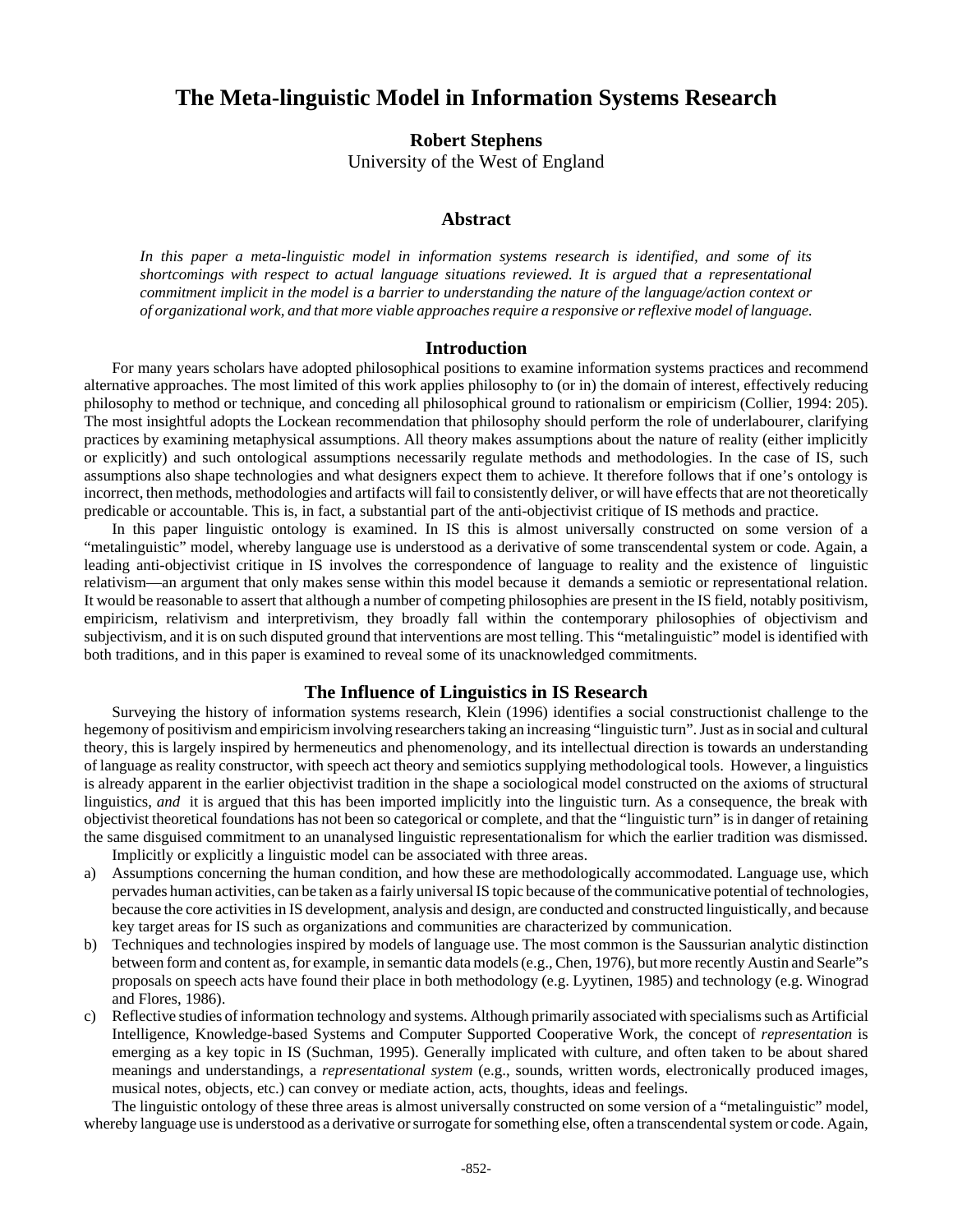a leading anti-objectivist critique in IS involves the correspondence of language to reality and the existence of linguistic relativism - an argument that only makes sense within this model because it demands a semiotic or representational relation. It would be reasonable to assert that although a number of competing philosophies are present in the IS field, notably positivism, empiricism, relativism and interpretivism, they broadly fall within the contemporary philosophies of objectivism and subjectivism, and it is on such disputed ground that philosophical interventions are most telling. This "metalinguistic" model is identified with both traditions.

Metalinguistics is designed to reflect on language situations, particularly speech, in a *disciplined* way, by applying various theories of a systems of signs and symbols, speech acts, cognitive semantics, ideational states, and so on. The structure of the theoretical move, however, is important, for to achieve the stable object a theory demands the living event of language must be segregated, condensed and displaced, and then reworked with the disciplines of abstraction, abbreviation and aggregation that the metalinguist introduces. No matter how it is then (re)presented something crucial must be left out, because as Billig (1987) has claimed, every properly social context is dilemmatic; that is, a context structured by the possibility of the activities within it allowing criticism and/or requiring justification, and in which people must adopt a rhetorical or argumentative position in what is always at least a two-sided controversy.

#### **Problems with the Meta-linguistic Model**

In a distinctive critique, Bourdieu, attacks sociology in particular (especially structuralism), and social sciences in general, for a methodologically uncontrolled application of linguistic principles worked out by Saussure, and latterly Chomsky. The problem for Bourdieu is that by constituting language as an autonomous and homogenous object to make it amenable to linguistic analysis, the distinction between *langue* and *parole*, or *competence* and *performance*, leads to the uncritical adoption of an objective domain which is in fact the product of a complex set of social, historical and political conditions of formation. Bourdieu invokes Austin"s speech act theory to insist that the efficacy of performative utterances is inseparable from the existence of an *institution* which defines the conditions (e.g., place, time, agent) that must be fulfilled in order for the utterance to be effective. Institution is used here in a very general sense, (e.g. for IS researchers it may be organization, hospital, factory or work group), but is any relatively durable set of social relations which *endows* individuals with power, status and resources of various kinds, and thereby granting the speaker with the authority to carry out the act which his or her utterance claims to perform. Hence the efficacy of the performative utterance presupposes a set of social relations, an institution, by virtue of which a particular individual, who is *authorized* to speak and *recognized* as such by others, is able to speak in a way that others will regard as acceptable in the circumstances.

It could be argued that by adopting a "language-action approach" and focusing on the performative aspects of language, this reduction is avoided. However, the source of the problem lies in the very positing of a system or code that is drawn upon by speakers, or identified by researchers, that is curiously *of* the world, but not *in* the world (*pace* Descartes). The inevitable product of the methodological constitution of an abstract linguistic domain that is simultaneously "real" and "ideal", is some form of representational model of language that is drawn upon in the production of mundane action or language, and that can be identified by a diligent observer, but which is nonetheless autonomous of the social relations Bourdieu is concerned with. Whether it is speech acts, mental or ideational states, or "things in the real world", that are being indexed does not matter here, for the shape of the model remains that shown in the figure at the end of the paper (the arrows indicating semantic attributions). What begins as a methodological principle is then reworked into an account of the way language actually works, namely that it is based upon some underlying system which is actualized in each speech act. The apparent methodological principle, that of separating structure from process, becomes solidified in a way that tends to abstract the "system" of a language from its evolving historical actuality. Having separated language from its context of use by objectifying it for analysis according to the researcher"s terms, the metalinguistic requirement is then to put the two back together again, which can only be done referentially, and most problematically, according to the researcher"s terms.

It is here that Bourdieu is concerned to demonstrate that whatever power or force speech acts possess is a power or force ascribed to them only by the social institution of which the utterance of the speech act is part. Although this social institution is likely to be the target of interest for the IS researcher a methodological challenge is posed, because any speech act has identity by virtue of the social relations prevailing between the speaker and hearer, and these will, *ipso facto*, be different between academic observer and the speech situation of interest and those of the object domain itself. Thus, academic descriptions of action tend to reify the product or outcome of speech situations as the components of action, effectively compressing or deleting the time and agency of their production. Such "official accounts" produce distorted understandings of the resources available for action by reifying and overemphasizing academic concerns for abstraction, ideals, norms, values, etc., and placing closure on what will probably be an open-ended and contested situation. In particular, elements integral to practice and language action such as "style", "tact", "dexterity", "savior-faire" (skill, etiquette), but especially, "improvisation", "misfires", and "strategies" are omitted from this model.

#### **Conclusion**

The metalinguistic model presupposes signs and sign systems exist apart from and prior to the communicational purposes to which they may or may not be put, but this naturalization of the sign conceals what could be called "rights of audience"; the